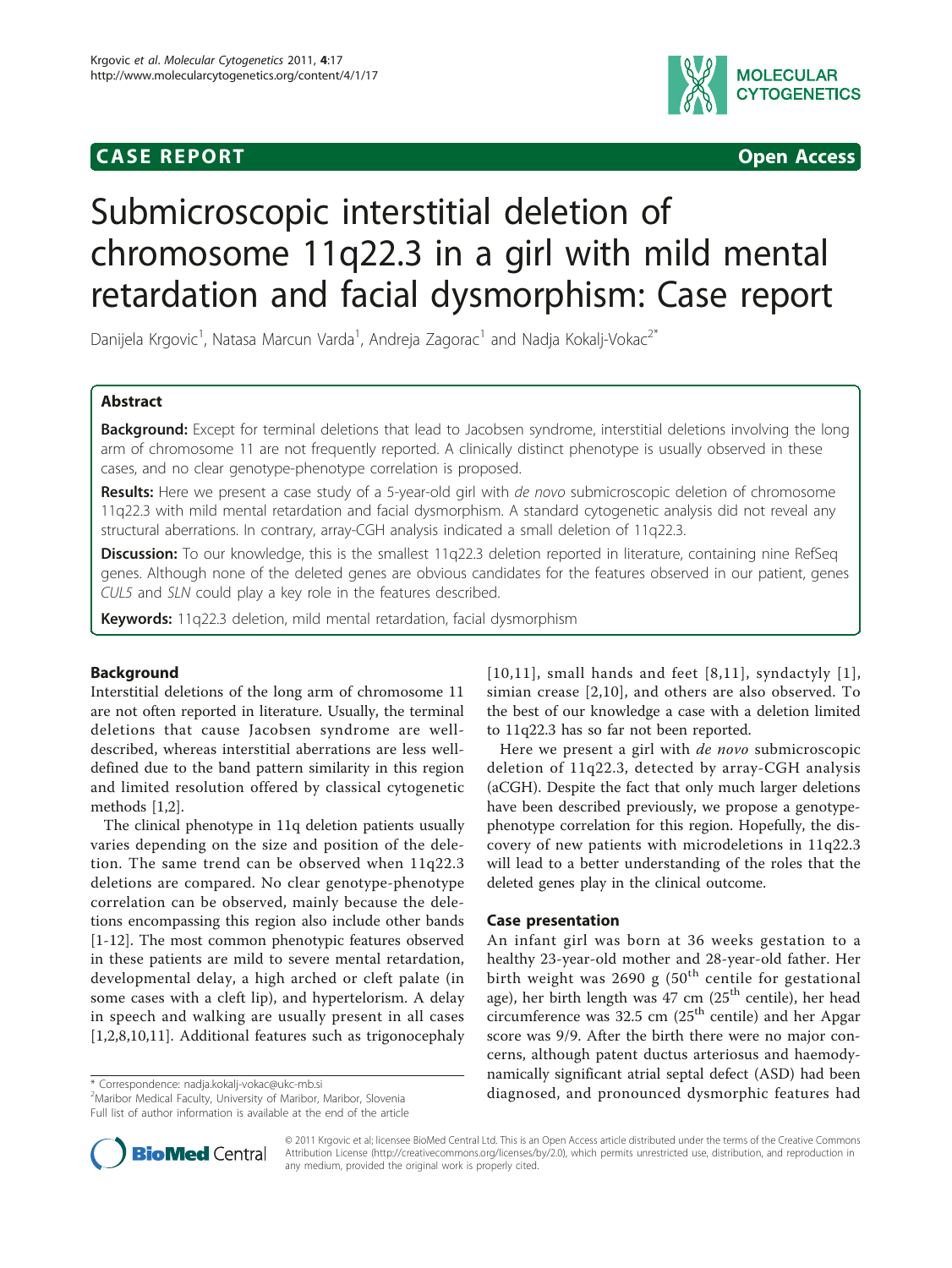<span id="page-1-0"></span>been observed. She had upward and slanted palpebral fissures with ptosis of both. This was more pronounced in the left upper palpable. Hypertelorism was also observed and the nose was small in size and saddleshaped. She had a prominent frontal part of the skull, giving the false impression of macrocrania. Her ears were low-set, asymmetrical, triangular and slightly protuberant. Both lips were accentuated in shape and sometimes stretched in an asymmetrical manner (Figure 1). A high-arched palate was also observed. There was evidence of general muscular hypotonia and her developmental milestones were delayed. She sat up without help at 12 months and started walking at 18 months. Her speech development was also late, and only developed after she was three years old. Her social and psychical development were surprisingly good. A magnetic resonance imaging (MRI) scan of the brain showed hyperintensive changes in the white matter and hypoplastic corpus callosum. The electroencephalogram (EEG) was normal and there were no convulsions.

At 12 months, she suffered from serious acute pyelonephritis, and bilateral vesicoureteral reflux (VUR) was diagnosed thereafter. The ultrasound kidney volumes were normal with no major dilatation of the renal pyelon. The endoscopic treatment of the VUR was performed on two occasions. Lastly, after classical surgical treatment, the VUR was successfully treated. At that time, her neurodevelopment was equivalent to that of a 9-month-old infant.

Assessments of the child are being carried out every six months. With the exception of one case of pneumonia and one case of acute laryngitis, no additional health problems had been reported. There were no recurrent urinary tract infections.

The girl is currently 5 years old. She weighs 15.5 kg  $(10<sup>th</sup> centile)$ , has a height of 110 cm  $(50<sup>th</sup> centile)$  and a head circumference of 49 cm  $(10^{th}$  centile). The dysmorphic features are still prominent. She has lower basic muscle tone, especially in the shoulder muscles and the pelvic girdle. Her muscle strength is fairly good and her reflexes are normal. There are no major problems with fine motorics and there are no abnormal movements or contractures. Her palms, especially hypothenar, are hypoplastic and her fingers are thin. Her foot arches are prominent. Hips incline to internal rotation with knees adduction and inward feet rotation, which has no major impact on her gait. Both renal function and blood pressure are normal. At present, she is

preparing for the correction of a congenital heart defect. She is managed with a team of experts and receives special logopaedic, psychological, and defectological assistance. The girl is motivated, cooperates and strives for success and progress. She is pleasant, friendly, goodnatured and no emotional or behavioural problems have been observed. Despite her relatively normal development, a psychological examination (Goodenough Draw, Gessell Drawing Test, Brunet-Lesine scale, Vineland Social Maturity Scale, Wechsler Intelligence Scale for Children - WISC) reveals some cognition deficits and borderline intellectual functioning, requiring specialised help and causing delays in her formal education. She follows and understands simple instructions, speaks in sentences, but her pronunciation is unclear. Her global intelligence quotient is 76 (WISC test). Her social maturity meets the requirements of a 5-year-old child (Vineland Social Maturity Scale). According to the Brunet-Lezine scale, her mental age is that of a 4.6 year old child.

### Results

As conventional karyotyping of the proband did not reveal any structural rearrangements, the karyotype was therefore determined to be 46, XX. Molecular karyotyping was performed on the Agilent 60K platform. Data analyses indicated a 743 kb deletion of 11q22.3 (Figure [2\)](#page-2-0). An aCGH analysis of the patients' parents did not show any abnormalities; thus deletion has been determined to be *de novo*. Confirmation of the deletion was



Figure 1 The facial features observed in our patient include ptosis, hypertelorism, low-set dysplastic ears and a prominent forehead.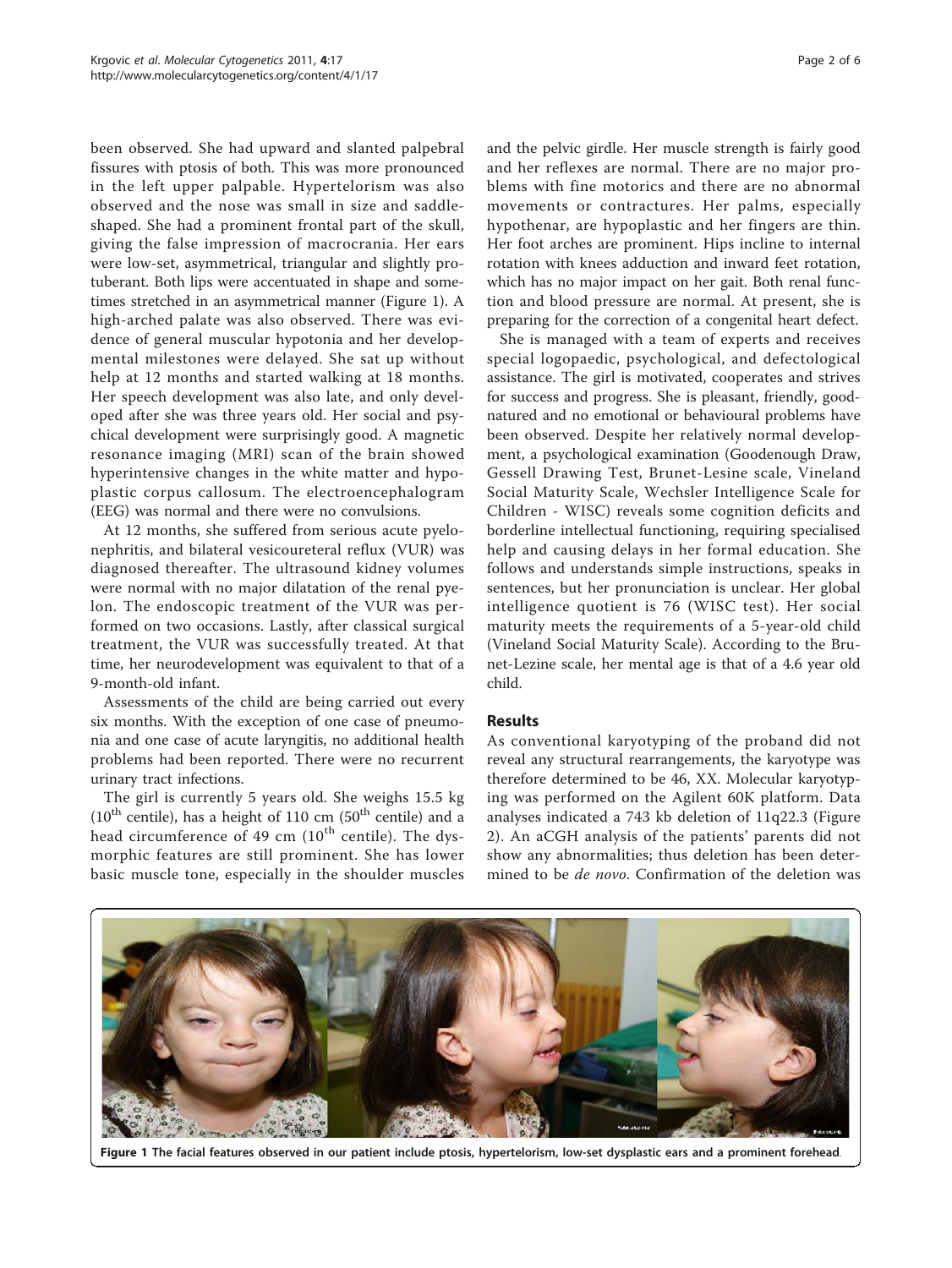<span id="page-2-0"></span>

performed by fluorescent in situ hybridisation (FISH) using BAC probe RP11-56J3. A single red signal can be seen on the normal chromosome 11 and in the nucleus, whereas the signal is absent in the chromosome with the 11q22.3 deletion (Figure 3).

# **Discussion**

In the relevant literature, deletions involving the long arm of chromosome 11 are usually associated with Jacobsen syndrome, a condition with multiple anomalies caused by the terminal deletion of this chromosome

[[13\]](#page-4-0). In contrast, interstitial deletions of 11q are less common and often not fine-mapped, due to the similarity between two band patterns (11q14 and 11q22) when conventional karyotyping is performed [\[1,2](#page-4-0)]. Furthermore, no clear genotype-phenotype correlations have been proposed in reported patients. Here, we present a new patient with de novo submicroscopic deletion of chromosome 11q22.3. The deletion was determined by aCGH (Figure 2) and confirmed by a FISH analysis (Figure 3). The clinical phenotype in our patient includes mild mental, developmental and speech delay, without

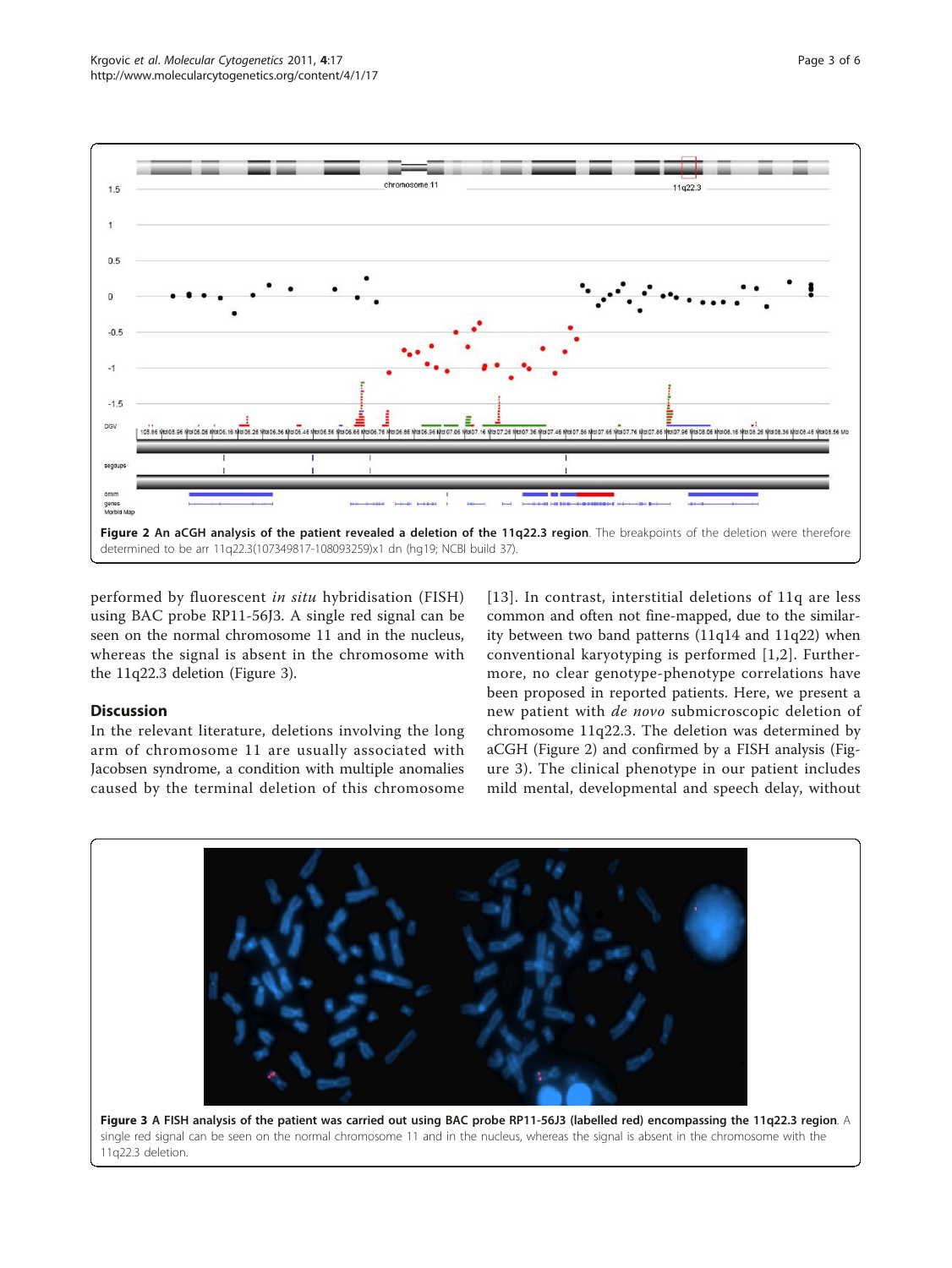emotional and behavioural difficulties. She has prominent facial dysmorphisms, ptosis, hypertelorism, low-set dysplastic ears and a prominent forehead (Figure [1\)](#page-1-0). Hypoplastic corpus callosum, VUR and ASD were also diagnosed.

Much larger deletions, overlapping this region, have been described previously. To our knowledge, none of the reported cases had deletion limited only to 11q22.3; therefore, this is the smallest deletion of 11q22.3 reported in the literature. Most of the patients with an overlapping deletion of this region had mild to severe mental retardation and developmental delay, usually depending on the size and position of the deletion. A high arched or cleft palate was observed in all cases. Dysmorphic features such as trigonocephaly, microcephaly, hypertelorism, eye anomalies, hypotonia, speech delay and others were also observed [\[1](#page-4-0)-[12\]](#page-4-0).

Apart from unspecific features, such as mental and developmental delay, and eye and palate anomalies, no specific common features were observed in our case study or those previously described. Interestingly, the Decipher patient 950 with a small inherited duplication of this region (arr 11q22.3(107792125-107953547)x3 pat (hg19; NCBI build 37)) has concordant phenotypic features with our patient, including strabismus, kidney anomalies, and hypoplastic corpus callosum, all of which have not been observed in other cases.

The deletion interval in our case contains nine RefSeq genes: ALKBH8, ELMOD1, LOC643923, SLN, SLC35F2, RAB39, CUL5, ACAT1 and NPAT. The ALKBH8 gene encodes the ALKBH8 protein, which belongs to a group of human homologues of AlkB protein in E. coli. ALKBH8 is involved in the repair of methylationinduced DNA damage by oxidative demethylation [[14](#page-4-0)]. Its role was described in the prevention of mutation and carcinogenesis in various types of mammalian cells [[15](#page-4-0),[16](#page-4-0)]. Secondly, the ELMOD1 gene encodes a GTPase-activating protein. As ELMOD2 protein, another member of ELMO family, ELMOD1 acts on the Arf family, which are members of the Ras superfamily of proteins [[17\]](#page-4-0). The LOC643923 gene encodes a hypothetical protein. Another gene, SLN, encodes a small proteolipid that catalyses the ATP-dependent transport of  $Ca(2+)$  from the cytosol into the lumen of the sarcoplasmic reticulum in muscle cells [[18\]](#page-4-0). Although, Sln-null mice do not exhibit any cardiac anomalies, a study from Babu et al., 2007, demonstrated that homozygous-null mice exhibit increased cardiac contractility [[19](#page-4-0)]. The SLC35F2 gene encodes a member of nucleotide sugar transporters in the Golgi apparatus and the endoplasmic reticulum [[20](#page-4-0)]. A member of the Ras-like family, involved in vesicle budding, docking, and fusion in endocytosis and exocytosis pathways, is encoded by the RAB39 gene [[21](#page-4-0)-[24\]](#page-4-0). The CUL5 gene encodes vasopressin-activated calcium-mobilising receptor 1, which is a component of a multiple SCF-like ECS E3 ubiquitin-protein ligase complex. This complex mediates the ubiquitination and subsequent proteasomal degradation of target proteins [[25,26\]](#page-4-0). The enzyme encoded by the ACAT1 gene is involved in the metabolism of acetyl-CoA. An autosomal recessive beta-ketothiolase deficiency is described as an inborn error of isoleucine catabolism caused by the disruption of this gene [[27](#page-5-0)]. The last, NPAT gene, encodes the nuclear protein of the ataxia telangiectasia mutated locus. This is a housekeeping gene involved in the cell cycle. Imai et al., 1997, proposed that the NPAT gene shares the same promoter region with the ATM gene, the disruption of which causes an autosomal recessive ataxia telangiectasia. A loss of heterozygosity of this gene along with others on 11q22-q24 locus has been frequently described in various types of tumours [[28](#page-5-0)].

Although none of the genes described previously indicate their direct role in the development of phenotype seen in our patient, Feng et al., 2007, reported that the CUL5 gene plays an essential role in neuron migration during cortical development [\[29](#page-5-0)]. The haploinsufficiency of this gene has not yet been reported in patients or knockout mice; therefore, a direct genotype-phenotype correlation is not possible and further investigation should be conducted. A lower expression of the SLN gene was described in children with congenital heart defects by Vittoius et al., 2007, but not in the association with ASD [[30](#page-5-0)].

### Conclusion

The majority of the patients reported previously with the deletion containing the 11q22.3 region display mental retardation and facial dysmorphism, including the patient presented here. Specific features such as strabismus, kidney anomalies, and hypoplastic corpus callosum are observed only in Decipher patient 950 and our patient. Both of these probands have aberrations which are limited only to 11q22.3.

None of the deleted genes are obvious candidates for the features observed in our patient, although genes CUL5 and SLN could play a key role in the features described. The scarcity of patients with 11q22.3 microdeletions aggravates a clear genotype-phenotype correlation. Hopefully, the discovery of new patients with microdeletions in this region will lead to a better understanding of the roles that the deleted genes play in the clinical outcome.

# Materials and methods

#### Chromosome analysis

The chromosomal analysis was performed on metaphase chromosomes using peripheral blood lymphocytes. The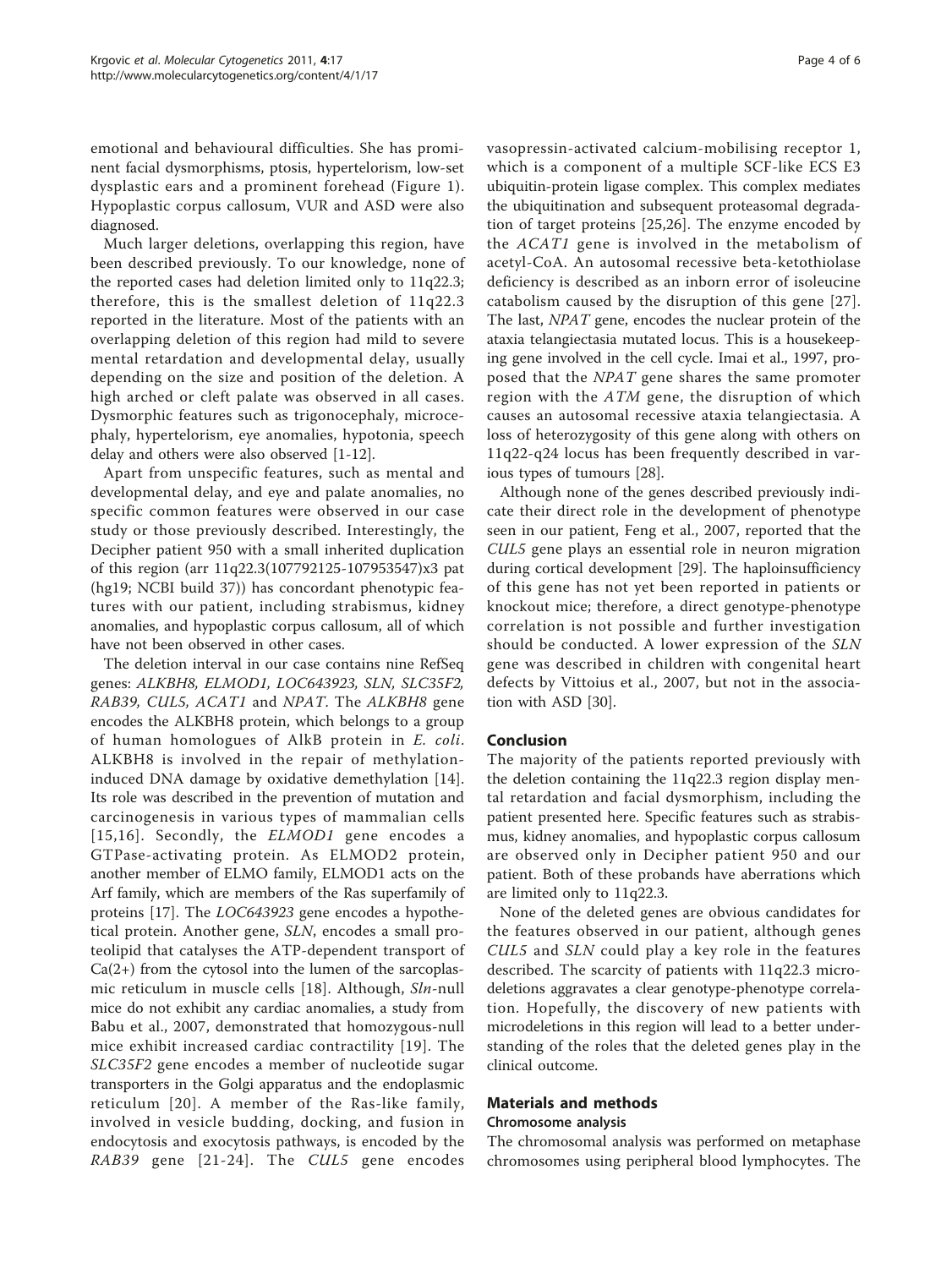<span id="page-4-0"></span>chromosomes were harvested and analysed in accordance with standard cytogenetic methods.

#### Molecular karyotyping

Molecular karyotyping was performed on DNA extracted from peripheral blood leukocytes of both, the patient and her parents. An aCGH analysis was performed using Agilent SurePrint G3 Human CGH Microarray Kit 8 × 60K (Agilent Technologies, Santa Clara, CA, USA). The assay was performed according to the manufacturers' instructions with minor modifications. The obtained data was analysed using the arrayCGHbase software tool [[31\]](#page-5-0). The DECIPHER [[32\]](#page-5-0) and ISCA [\[33](#page-5-0)] databases were used for the genotype-phenotype correlations.

### FISH analysis

The fluorescent in situ hybridisation (FISH) analysis was performed using BAC probe RP11-56J3. The BAC clone was selected from the human library RPCI-11 according to the UCSC Human Genome Assembly (March 2006 release) [[34](#page-5-0)].

#### Consent

Written informed consent was obtained from the parents of the patient for publication of this case report and accompanying images. A copy of written consent is available for review by the Editor-in-Chief of this journal.

#### Acknowledgements

We would like to thank Dr. Björn Menten and people responsible in Center for Medical Genetics, Ghent, Belgium for their kind help to allow us to use their laboratory and arrayCGHbase for performing initial aCHG analysis.

#### Author details

<sup>1</sup> Laboratory of Medical Genetics, Maribor University Medical Centre, Maribor, Slovenia. <sup>2</sup>Maribor Medical Faculty, University of Maribor, Maribor, Slovenia.

#### Authors' contributions

DK wrote the manuscript and carried out the molecular karyotyping and data analysis; NMV performed a clinical analysis of the patient; AZ conducted the cytogenetic analysis; and NKV coordinated the study. All the authors have read and approved the manuscript.

#### Competing interests

The authors declare that they have no competing interests.

#### Received: 16 May 2011 Accepted: 22 August 2011 Published: 22 August 2011

#### References

- 1. McPherson E, Meissner L: [11q-syndrome: review and report of two cases.](http://www.ncbi.nlm.nih.gov/pubmed/7139112?dopt=Abstract) Birth Defects Orig Artic Ser 1982, 18(3B):295-300.
- Klep-de Pater JM, de France HF, Bijlsma JB: [Interstitial deletion of the long](http://www.ncbi.nlm.nih.gov/pubmed/4009645?dopt=Abstract) [arm of chromosome 11.](http://www.ncbi.nlm.nih.gov/pubmed/4009645?dopt=Abstract) J Med Genet 1985, 22(3):224-6.
- 3. Taki H, Kusuda S, Ohsasa Y, Hase Y, Tsuruhara T, Yoshimura A: A case report of partial deletion of long arm of chromosome 11; del(11) (q21q23). Jpn J Hum Genet 1983, 28:179-180.
- 4. Okamura T, Sagehashi N, Tsukagoshi T: 11q syndrome with cleft palate. A case report. J Jpn PSR 1988, 8:353-358.
- 5. Hori T, Masuno M, Wakazono A, Takahashi E, Katakura R, Orii T: [Interstitial](http://www.ncbi.nlm.nih.gov/pubmed/8358045?dopt=Abstract) [deletion of the long arm of chromosome 11 determined by](http://www.ncbi.nlm.nih.gov/pubmed/8358045?dopt=Abstract) [fluorescence in situ hybridization.](http://www.ncbi.nlm.nih.gov/pubmed/8358045?dopt=Abstract) Jpn J Hum Genet 1993, 38(2):219-24.
- 6. Hertz JM, Tommerup N, Sørensen FB, Henriques UV, Nielsen A, Therkelsen AJ: [Partial deletion 11q: report of a case with a large terminal](http://www.ncbi.nlm.nih.gov/pubmed/7554347?dopt=Abstract) [deletion 11q21-qter without loss of telomeric sequences, and review of](http://www.ncbi.nlm.nih.gov/pubmed/7554347?dopt=Abstract) [the literature.](http://www.ncbi.nlm.nih.gov/pubmed/7554347?dopt=Abstract) Clin Genet 1995, 47(5):231-5.
- 7. Ono J, Hasegawa T, Sugama S, Sagehashi N, Hase Y, Oku K, Endo Y, Ohdo S, Ishikiriyama S, Tsukamoto H, Okada S: [Partial deletion of the long](http://www.ncbi.nlm.nih.gov/pubmed/9147876?dopt=Abstract) [arm of chromosome 11: ten Japanese children.](http://www.ncbi.nlm.nih.gov/pubmed/9147876?dopt=Abstract) Clin Genet 1996, 50(6):474-8.
- De Pater JM, Ippel PF, Bijlsma JB, Van Nieuwenhuizen O: [Interstitial](http://www.ncbi.nlm.nih.gov/pubmed/9457504?dopt=Abstract) [deletion 11q. Case report and review of the literature.](http://www.ncbi.nlm.nih.gov/pubmed/9457504?dopt=Abstract) Genet Couns 1997, 8(4):335-9.
- 9. de Lonlay-Debeney P, de Blois MC, Bonnet D, Amiel J, Abadie V, Picq M, Lyonnet S, Sidi D, Munnich A, Vekemans M, Cormier-Daire V: [Ebstein](http://www.ncbi.nlm.nih.gov/pubmed/9805133?dopt=Abstract) [anomaly associated with rearrangements of chromosomal region 11q.](http://www.ncbi.nlm.nih.gov/pubmed/9805133?dopt=Abstract) Am J Med Genet 1998, 80(2):157-9.
- 10. Horelli-Kuitunen N, Gahmberg N, Eeva M, Palotie A, Järvelä I: [Interstitial](http://www.ncbi.nlm.nih.gov/pubmed/10508981?dopt=Abstract) deletion of bands  $11q21 - > 22.3$  in a three-year-old girl defined using [fluorescence in situ hybridization on metaphase chromosomes.](http://www.ncbi.nlm.nih.gov/pubmed/10508981?dopt=Abstract) Am J Med Genet 1999, 86(5):416-9.
- 11. Syrrou M, Fryns JP: [Interstitial deletion of chromosome 11 \(q22.3-q23.2\)](http://www.ncbi.nlm.nih.gov/pubmed/11565549?dopt=Abstract) [in a boy with mild developmental delay.](http://www.ncbi.nlm.nih.gov/pubmed/11565549?dopt=Abstract) J Med Genet 2001, 38(9):621-4.
- 12. Sachdeva R, Sears JE, Rychwalski PJ: [A novel case of bilateral high myopia,](http://www.ncbi.nlm.nih.gov/pubmed/20450311?dopt=Abstract) [cataract, and total retinal detachment associated with interstitial 11q](http://www.ncbi.nlm.nih.gov/pubmed/20450311?dopt=Abstract) [deletion.](http://www.ncbi.nlm.nih.gov/pubmed/20450311?dopt=Abstract) Ophthalmic Genet 2010, 31(2):84-8.
- 13. Grossfeld PD, Mattina T, Lai Z, Favier R, Jones KL, Cotter F, Jones C: [The 11q](http://www.ncbi.nlm.nih.gov/pubmed/15266616?dopt=Abstract) [terminal deletion disorder: a prospective study of 110 cases.](http://www.ncbi.nlm.nih.gov/pubmed/15266616?dopt=Abstract) Am J Med Genet A 2004, 129A(1):51-61.
- 14. Shimada K, Nakamura M, Anai S, De Velasco M, Tanaka M, Tsujikawa K, Ouji Y, Konishi N: [A novel human AlkB homologue, ALKBH8, contributes](http://www.ncbi.nlm.nih.gov/pubmed/19293182?dopt=Abstract) [to human bladder cancer progression.](http://www.ncbi.nlm.nih.gov/pubmed/19293182?dopt=Abstract) Cancer Res 2009, 69(7):3157-64.
- 15. Spelsberg TC, Webster RA, Pikler GM: [Chromosomal proteins regulate](http://www.ncbi.nlm.nih.gov/pubmed/180427?dopt=Abstract) [steroid binding to chromatin.](http://www.ncbi.nlm.nih.gov/pubmed/180427?dopt=Abstract) Nature 1976, 262(5563):65-7.
- 16. Olsson M, Lindahl T: [Repair of alkylated DNA in Escherichia coli. Methyl](http://www.ncbi.nlm.nih.gov/pubmed/7000780?dopt=Abstract) [group transfer from O6-methylguanine to a protein cysteine residue.](http://www.ncbi.nlm.nih.gov/pubmed/7000780?dopt=Abstract) J Biol Chem 1980, 255(22):10569-71.
- 17. Bowzard JB, Cheng D, Peng J, Kahn RA: [ELMOD2 is an Arl2 GTPase](http://www.ncbi.nlm.nih.gov/pubmed/17452337?dopt=Abstract)[activating protein that also acts on Arfs.](http://www.ncbi.nlm.nih.gov/pubmed/17452337?dopt=Abstract) J Biol Chem 2007, 282(24):17568-80.
- 18. Odermatt A, Taschner PE, Scherer SW, Beatty B, Khanna VK, Cornblath DR, Chaudhry V, Yee WC, Schrank B, Karpati G, Breuning MH, Knoers N, MacLennan DH: [Characterization of the gene encoding human sarcolipin](http://www.ncbi.nlm.nih.gov/pubmed/9367679?dopt=Abstract) [\(SLN\), a proteolipid associated with SERCA1: absence of structural](http://www.ncbi.nlm.nih.gov/pubmed/9367679?dopt=Abstract) [mutations in five patients with Brody disease.](http://www.ncbi.nlm.nih.gov/pubmed/9367679?dopt=Abstract) Genomics 1997, 45(3):541-53.
- 19. Babu GJ, Bhupathy P, Timofeyev V, Petrashevskaya NN, Reiser PJ, Chiamvimonvat N, Periasamy M: [Ablation of sarcolipin enhances](http://www.ncbi.nlm.nih.gov/pubmed/17971438?dopt=Abstract) [sarcoplasmic reticulum calcium transport and atrial contractility.](http://www.ncbi.nlm.nih.gov/pubmed/17971438?dopt=Abstract) Proc Natl Acad Sci USA 2007, 104(45):17867-72.
- 20. Ishida N, Kawakita M: [Molecular physiology and pathology of the](http://www.ncbi.nlm.nih.gov/pubmed/12759756?dopt=Abstract) [nucleotide sugar transporter family \(SLC35\).](http://www.ncbi.nlm.nih.gov/pubmed/12759756?dopt=Abstract) Pflugers Arch 2004, 447(5):768-75.
- 21. Simons K, Zerial M: [Rab proteins and the road maps for intracellular](http://www.ncbi.nlm.nih.gov/pubmed/8240804?dopt=Abstract) [transport.](http://www.ncbi.nlm.nih.gov/pubmed/8240804?dopt=Abstract) Neuron 1993, 11(5):789-99.
- 22. Somsel Rodman J, Wandinger-Ness A: [Rab GTPases coordinate](http://www.ncbi.nlm.nih.gov/pubmed/10633070?dopt=Abstract) [endocytosis.](http://www.ncbi.nlm.nih.gov/pubmed/10633070?dopt=Abstract) J Cell Sci 2000, 113(Pt 2):183-92.
- 23. Gonzalez L Jr, Scheller RH: [Regulation of membrane trafficking: structural](http://www.ncbi.nlm.nih.gov/pubmed/10102263?dopt=Abstract) [insights from a Rab/effector complex.](http://www.ncbi.nlm.nih.gov/pubmed/10102263?dopt=Abstract) Cell 1999, 96(6):755-8.
- 24. Chen T, Han Y, Yang M, Zhang W, Li N, Wan T, Guo J, Cao X: [Rab39, a](http://www.ncbi.nlm.nih.gov/pubmed/12684051?dopt=Abstract) [novel Golgi-associated Rab GTPase from human dendritic cells involved](http://www.ncbi.nlm.nih.gov/pubmed/12684051?dopt=Abstract) [in cellular endocytosis.](http://www.ncbi.nlm.nih.gov/pubmed/12684051?dopt=Abstract) Biochem Biophys Res Commun 2003, 303(4):1114-20.
- 25. Byrd PJ, Stankovic T, McConville CM, Smith AD, Cooper PR, Taylor AM: [Identification and analysis of expression of human VACM-1, a cullin](http://www.ncbi.nlm.nih.gov/pubmed/9037604?dopt=Abstract) [gene family member located on chromosome 11q22-23.](http://www.ncbi.nlm.nih.gov/pubmed/9037604?dopt=Abstract) Genome Res 1997, 7(1):71-5.
- 26. Burnatowska-Hledin MA, Spielman WS, Smith WL, Shi P, Meyer JM, Dewitt DL: [Expression cloning of an AVP-activated, calcium-mobilizing](http://www.ncbi.nlm.nih.gov/pubmed/7611460?dopt=Abstract)